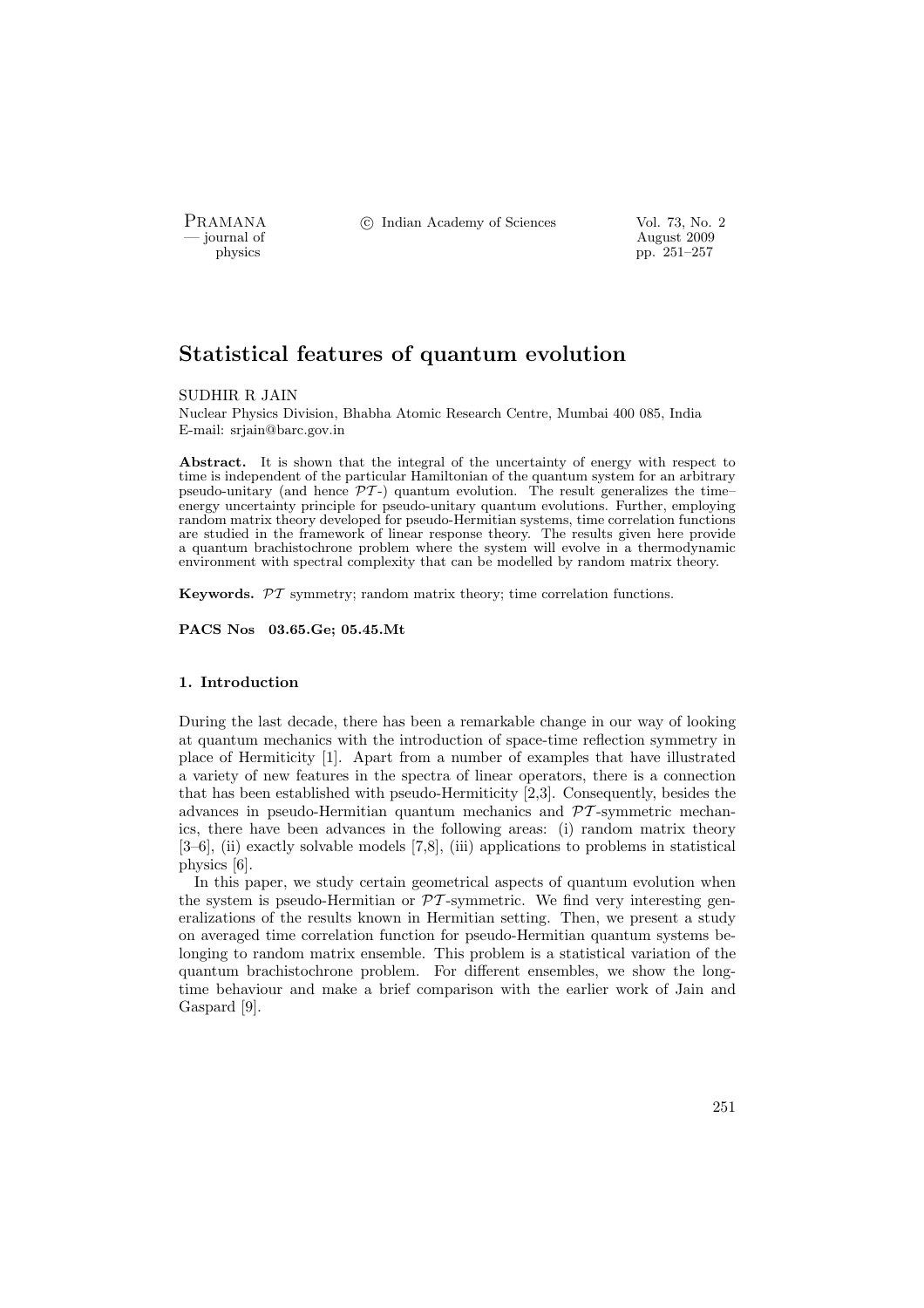## Sudhir R Jain

### 2. Geometry of  $\mathcal{P}\mathcal{T}$ -quantum evolution

Assume that a quantum evolution of a state  $|\psi(t)\rangle$  is governed by Schrödinger equation

$$
i\hbar \frac{\mathrm{d}}{\mathrm{d}t}|\psi(t)\rangle = H(t)|\psi(t)\rangle,\tag{1}
$$

where H is a Hamiltonian [10]. Let us now endow the space of states  $|\psi(t)\rangle$  and inner product,

$$
\int \psi^{\mathcal{PT}} \psi \, d\tau = \text{constant},\tag{2}
$$

where  $\psi^{\mathcal{PT}}$  is the 'orthogonal' counterpart of  $\psi$ . When parity  $\mathcal P$  and time-reversal invariance T are both preserved,  $\psi^{\mathcal{PT}}$  will be simply the complex conjugate or Hermitian conjugate. However, when  $P$  and  $T$  are both broken, i.e. the system is PT-symmetric, then  $\psi^{\mathcal{PT}}$  is a pseudo-Hermitian conjugate. Let us write  $\psi^{\mathcal{PT}}$ as  $\langle \psi \eta \rangle$  where  $\eta$  is acting from the right on the bra vector. Equations (1) and (2) imply that  $H$  must obey the condition of pseudo-Hermiticity,

$$
H^{\dagger} = \eta H \eta^{-1}.
$$
\n<sup>(3)</sup>

Through many examples and rigorous work (see references cited in [1] and [11,12]), it has been shown that such an operator possesses real eigenvalues if the corresponding eigenfunctions are simultaneous eigenfunctions of  $\eta$ ; otherwise the eigenvalues occur as complex conjugate pairs with null eigenfunctions.

For an isolated system to evolve, it would always be associated with a non-zero value for uncertainty  $\Delta E(t)$  defined by

$$
\Delta E^2 = \langle \psi \eta | H^2 | \psi \rangle - \langle \psi \eta | H | \psi \rangle^2. \tag{4}
$$

This is a generalization of the definition employed in Hermitian quantum mechanics. We now show that this is connected to the geometry of the space where evolution is occurring. For this, we generalize some of the work by Aharonov and Anandan [13] by defining the projection operator  $\Pi = |\psi\rangle \langle \psi \eta|$  and re-writing

$$
\left\langle \frac{d\psi}{dt} \eta \middle| 1 - \Pi \middle| \frac{d\psi}{dt} \right\rangle = \left\langle \frac{d\psi}{dt} \eta \middle| \frac{d\psi}{dt} \right\rangle - \left\langle \frac{d\psi}{dt} \eta \middle| \psi \right\rangle \left\langle \psi \eta \middle| \frac{d\psi}{dt} \right\rangle
$$

$$
= \frac{1}{\hbar^2} \left( \langle \psi | H^\dagger \eta H | \psi \rangle - \langle \psi H^\dagger \eta | \psi \rangle \langle \psi \eta | H | \psi \rangle \right)
$$

$$
= \frac{1}{\hbar^2} \left( \langle \psi \eta | H^2 | \psi \rangle - \langle \psi \eta | H | \psi \rangle^2 \right)
$$
(5)
$$
\Delta E^2
$$

$$
=\frac{\Delta E^2}{\hbar^2},\tag{6}
$$

using (1) in the first step and (4) in the last step.

=

We can also immediately show that in the general case when  $H$  depends on time, the quantity

252 Pramana – J. Phys., Vol. 73, No. 2, August 2009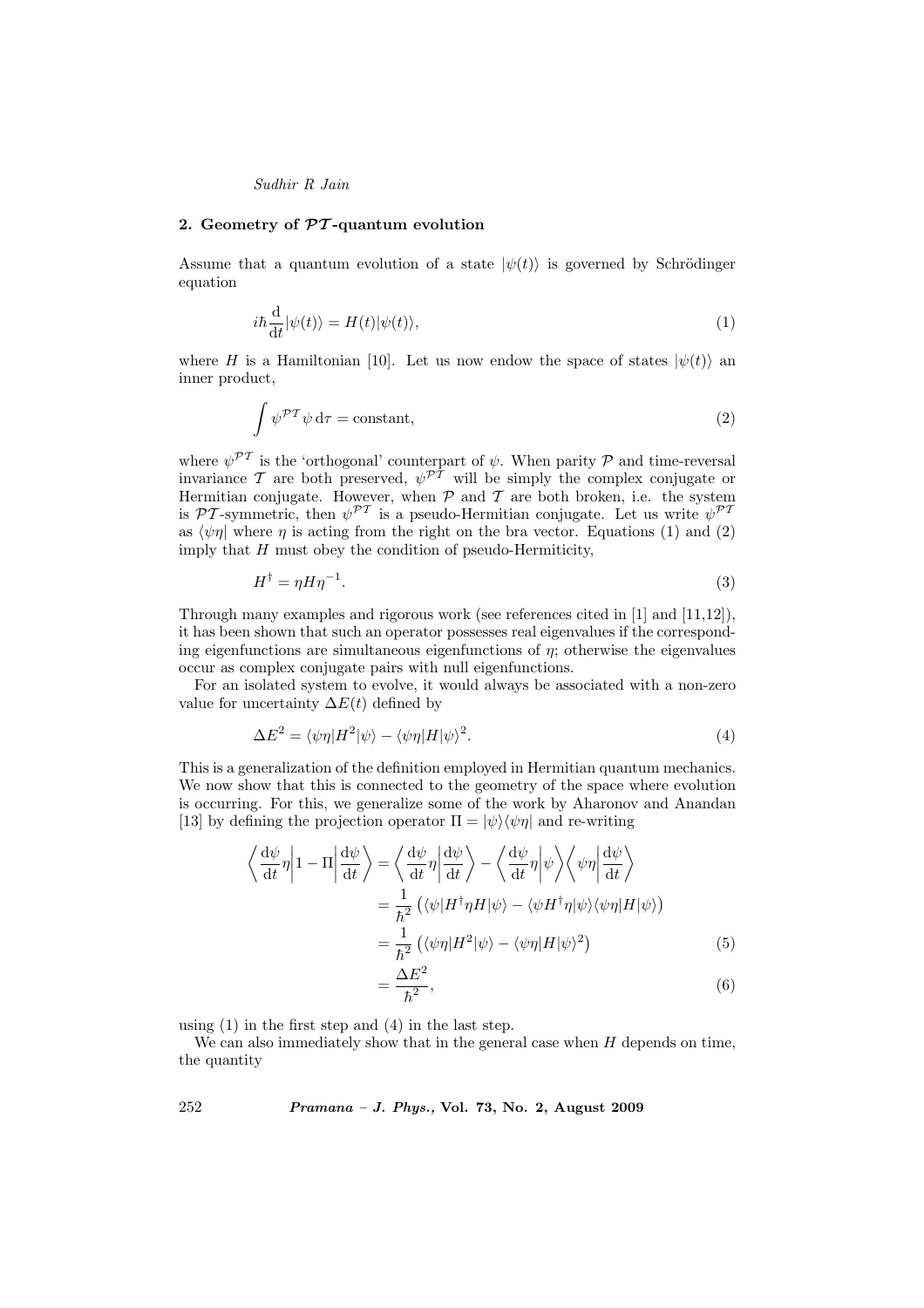Statistical features of quantum evolution

$$
s = 2 \int \frac{\Delta E(t)}{\hbar} \mathrm{d}t \tag{7}
$$

is independent of the particular  $H(t)$  used to transport the state. To prove this, following [13], let us make a Taylor expansion of  $|\psi(t+dt)\rangle$  to second order. We get

$$
|\langle \psi(t)\eta | \psi(t+dt) \rangle|^2 = \left| \langle \psi(t)\eta | \psi(t) - i\frac{\mathrm{d}t}{\hbar} \langle \psi(t)\eta | H | \psi(t) \rangle \right| -i\frac{\mathrm{d}t^2}{2\hbar} \left\langle \psi(t)\eta \left| \frac{\mathrm{d}H}{\mathrm{d}t} \right| \psi(t) \right\rangle - \frac{\mathrm{d}t^2}{2\hbar^2} \langle \psi(t)\eta | H^2 | \psi(t) \rangle \right|^2 + O(\mathrm{d}t^3)
$$
 (8)

$$
=1-\frac{\mathrm{d}t^2}{\hbar^2}[\langle\psi\eta|H^2|\psi\rangle-\langle\psi\eta|H|\psi\rangle^2]+O(\mathrm{d}t^3)
$$
 (9)

$$
= 1 - \frac{\mathrm{d}t^2 \Delta E^2}{\hbar^2} + O(\mathrm{d}t^3),\tag{10}
$$

which shows that  $\Delta E dt / \hbar$  is a purely geometric quantity. Note that the left-hand side of (5) is just the obvious generalization of Fubini–Study metric. With all these observations, we can easily write the generalized form for action [14] for arbitrary  $\eta$  with  $\mathcal{P}\mathcal{T}$ -symmetric case as a special case to describe quantum evolutions. The expression is the same as given in [14] except the definition of the inner product.

These geometric considerations tell us that the total distance is always greater than or equal to the shortest distance connecting the initial and final quantum states. From this, we have given time–energy uncertainty principle for an arbitrary pseudo-unitary evolution.

It may be well to recall that the notion of quantum distance was first introduced by Provost and Valle [15]. The difference of their approach and the approach employed here leading to the Fubini–Study metric was clarified by Pati [16].

## 3. Time correlation functions

In this section, we present our study on time correlation functions. We are able to systematically obtain the analysis because of the important relations and discussions established in the earlier section. All the matrix elements employed below are consistent with the PT -symmetric or pseudo-unitary distance function considered above.

As shown by numerous instances [17,18], these are most crucial in describing the response of a system. This is also a quantity that is closest to the measurements made by experimentalists – textbook examples being the connection of dipole– dipole correlation function and the absorption cross-section or force–force correlation function and the coefficient of kinematic viscosity. Even related to attempts at finding optimal time evolutions or what has come to be known as quantum brachistochrone problem, since these are to be realized by applying a certain field or perturbation, it is the response that needs to be found. Moreover, when we wish

*Pramana – J. Phys.*, Vol. 73, No. 2, August 2009 253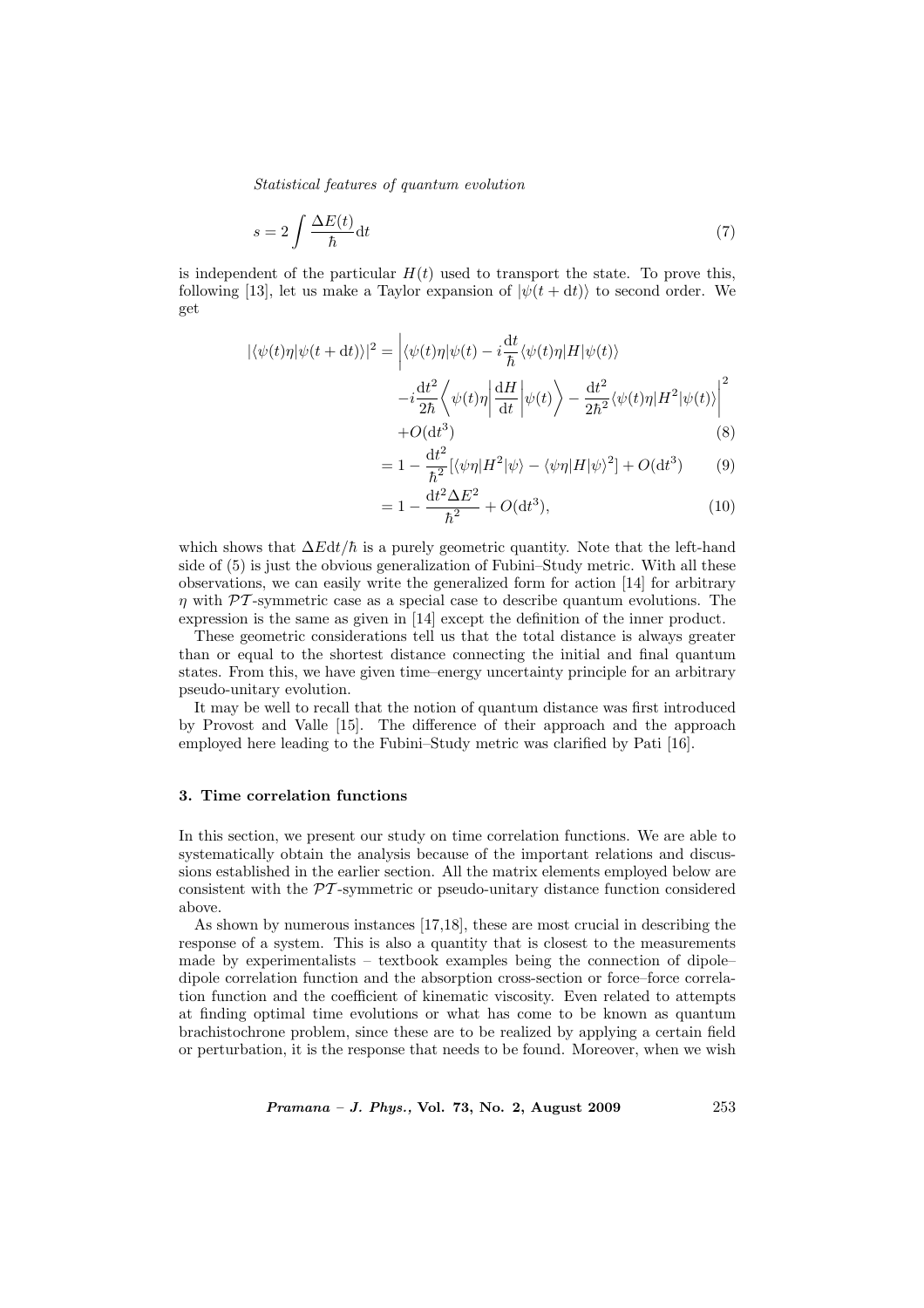# Sudhir R Jain

to realize an evolution experimentally, the environment is thermodynamic. With all this in mind, we pose the following problem and give its solution:

Consider a system described by a Hamiltonian  $H$  which is perturbed at time  $t = 0$  by an observable V such that the total Hamiltonian for times  $t \geq 0$  reads as

$$
H' = H + \lambda V. \tag{11}
$$

Assuming that the system is in thermal equilibrium with a canonical density matrix,

$$
\rho = \frac{e^{-\beta H}}{\text{tr } e^{-\beta H}},\tag{12}
$$

where  $T = (k\beta)^{-1}$  is temperature and k is the Boltzmann constant. The time evolution of the system at equilibrium influences the correlation function of the observable at different times. In general,  $n$ -time correlation function is written as

$$
C(t_1, t_2, ..., t_n) = \text{tr } \rho V(t_n) V(t_{n-1}) ... V(t_1).
$$
\n(13)

Now, we imagine that  $H$  and  $V$  are drawn from an ensemble of Hamiltonians and observables. In particular, we assume that they belong to the same symmetry class. A rather detailed study for the Hermitian case was carried out in 1996 by Jain and Gaspard [9]. The random matrix ensemble which is pseudo-unitarily invariant was introduced in [3] where it was shown that the statistical properties of eigenvalues of pseudo-Hermitian matrices have novel properties, distinct from the known results in random matrix theory (RMT) [19].

Presently, we understand the following random matrix problems: (i) RMT for  $2 \times 2$  pseudo-Hermitian case [3,4], (ii) RMT for asymmetric cyclic matrices [5], (iii) RMT for pseudo-Hermitian, cyclic blocks [6]. In the last case, there are more numerical results available than analytical results. The last problem is specially motivated by the random Ising model in two dimensions.

Among the hierarchy of correlation functions, the two-point correlation function is the most important one. In the basis of  $H$ , we can write it as

$$
C(t) = \frac{1}{Z(\beta)} \text{tr } V(t)V(0)
$$
  
\n
$$
= \frac{1}{Z(\beta)} \text{tr } e^{i\frac{Ht}{\hbar}} V e^{-i\frac{Ht}{\hbar}} V
$$
  
\n
$$
= \left\langle \frac{\sum_{m,n} e^{-\beta E_n + \frac{i}{\hbar} E_n t} V_{nm} e^{-\frac{i}{\hbar} E_m t} V_{mn}}{\sum_n e^{-\beta E_n}} \right\rangle
$$
  
\n
$$
= \left\langle \frac{Z\left(\beta - \frac{it}{\hbar}\right) Z\left(\frac{it}{\hbar}\right)}{Z(\beta)} \right\rangle v^2,
$$
\n(15)

where the angular brackets denote the average over the random matrix ensemble,  $\langle V_{mn}V_{nm} \rangle$  is replaced by a real constant,  $v^2$ , which is related to the variance of the distribution function employed to populate the matrix,  $V$ . In evaluating (15), we will make an approximation by replacing it as the ratio of averages. That this approximation is valid for large matrices has been argued in [9].

254 Pramana – J. Phys., Vol. 73, No. 2, August 2009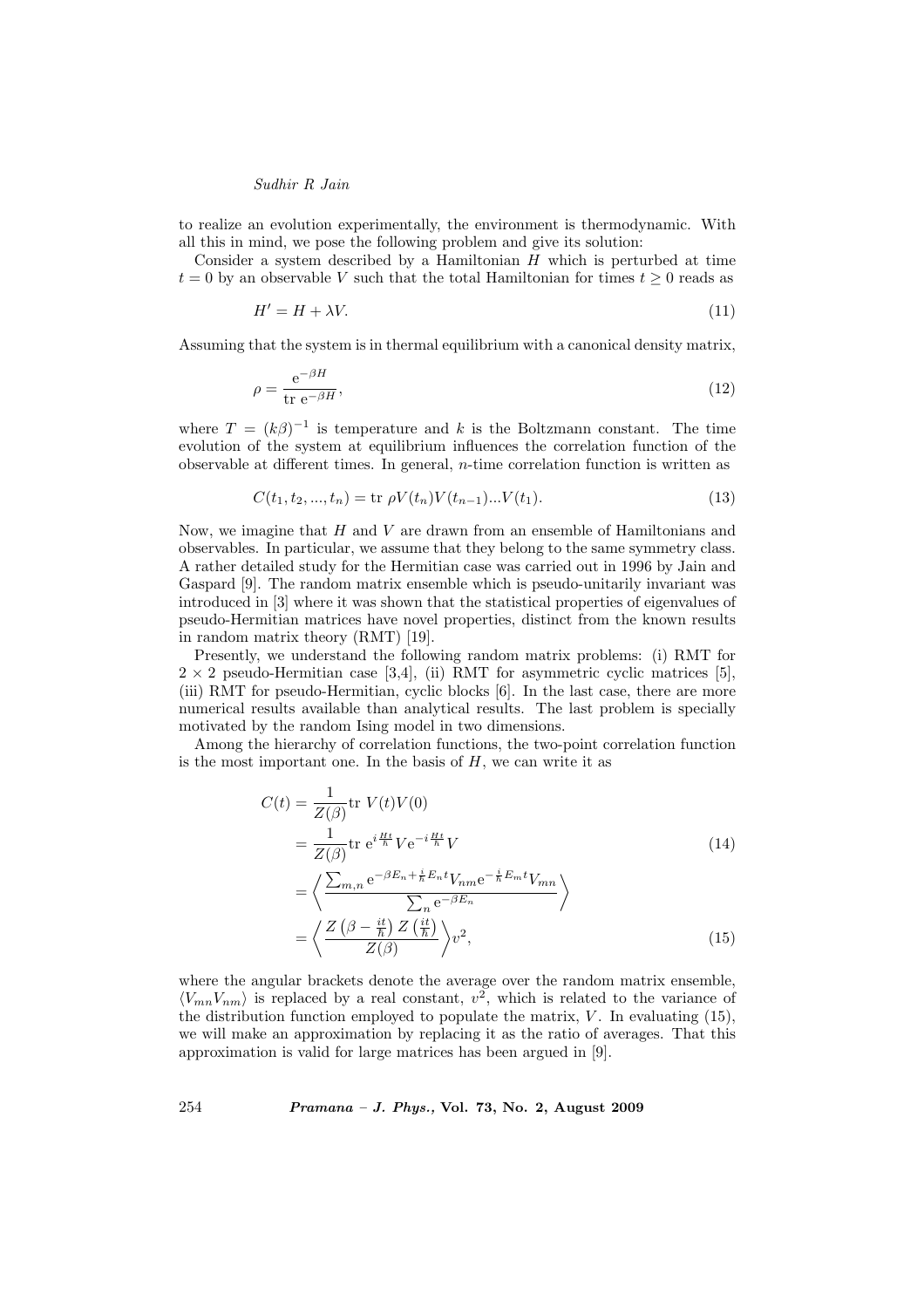### Statistical features of quantum evolution

#### 3.1 Two-level pseudo-Hermitian systems

As mentioned earlier, random matrix theory for pseudo-Hermitian Hamiltonians represented as  $2 \times 2$  matrices is completely understood [3,4]. Non-trivial representations have three or four independent parameters. For the case of three independent parameters, the nearest neighbour spacing distribution near zero spacing varies as  $S \log \frac{1}{S}$  whereas for the case of four independent parameters, the behaviour is  $\sim \gamma S$ where  $\gamma$  is a constant.

Effective two-level system also are of great interest for very low temperatures where the entire Boltzmann weight concentrates on the lowest two levels. Let  $E_{\pm}$ be the two eigenvalues so that the correlation function can be written entirely in terms of the spacing,  $S = E_+ - E_-\ (E_+ > E_-),$ 

$$
C(t) = v^2 \left( 1 + \frac{e^{-i(tS/\hbar)} + e^{-\beta S} e^{i(tS/\hbar)}}{1 + e^{-\beta S}} \right).
$$
 (16)

We see that the two-point correlation function depends on the spacing, thus its ensemble average will be done with respect to the spacing distribution,  $P(S)$ . The long-time tail of the correlation function can be found by averaging (15) with respect to  $P(S)$ . We find

$$
\langle C(t) \rangle \sim \frac{\hbar^2}{t^2} \tag{17}
$$

at the dominant order for the general case of four parameters. The exponent on time is the same as for the time correlation function for the Gaussian orthogonal ensemble [9].

# 3.2 Asymmetric cyclic matrices

If the sizes of matrices become large, the density of eigenvalues is numerically found to be a Gaussian function of energy for asymmetric cyclic matrices [5]. We employ the following identity to obtain the partition function in terms of average density of energy levels:

$$
\sum_{n} e^{-\beta E_n} = \sum_{n} \int dE \delta(E - E_n) e^{-\beta E} = \int dE \rho(E) e^{-\beta E}, \qquad (18)
$$

where  $\rho(E) = \sum_n \delta(E - E_n)$  is the average density of eigenvalues. Substituting the Gaussian form,  $\mathcal{N}e^{-\alpha E^2}$ , we obtain immediately

$$
\langle Z(\beta) \rangle = \mathcal{N} \sqrt{\frac{\pi}{4\alpha}} \exp\left(\frac{\beta^2}{4\alpha}\right) \tag{19}
$$

where  $\alpha$  sets the scale of eigenvalues.

Pramana – J. Phys., Vol. 73, No. 2, August 2009

\n
$$
255
$$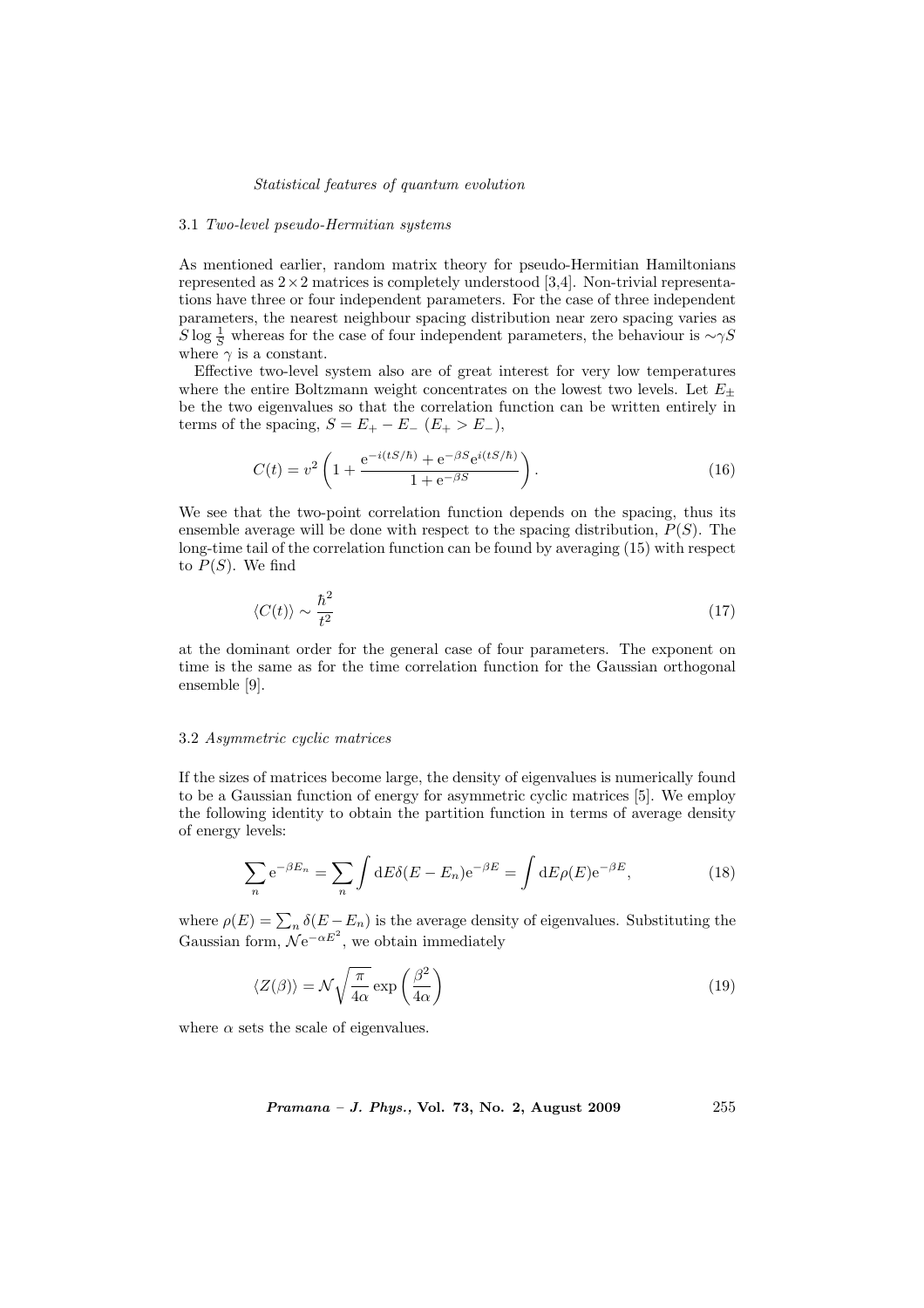# Sudhir R Jain

The ensemble-averaged correlation function is

$$
\langle C(t) \rangle \simeq v^2 \frac{\langle Z\left(\beta - \frac{it}{\hbar}\right) Z\left(\frac{it}{\hbar}\right) \rangle}{\langle Z(\beta) \rangle} \tag{20}
$$

$$
\sim \left(\cos\frac{t\beta}{2\hbar\alpha} - i\sin\frac{t\beta}{2\hbar\alpha}\right) e^{-t^2/4\alpha\hbar^2},\tag{21}
$$

where in the last line we have only retained the time-dependent part. The real part crosses the t-axis first at  $t_a = \pi \hbar \alpha/\beta$  which we call the first instance when the correlations become zero.

For the system with asymmetric cyclic representation, the tails in time correlation function are given as follows:

1. The spacing distribution between the complex conjugate pairs is given by a Gaussian [5],

$$
P_c c(S) = \frac{2}{\pi} e^{-S^2/\pi},
$$
\n(22)

and the correlation function decays as  $\exp(-\pi t^2/4\hbar^2)$ . Note that it does not cross the t-axis.

2. The spacing distribution between a real and a complex eigenvalue is given by [5]

$$
P_r c(S) = \frac{3\sqrt{3}\pi}{16} c^2 S \exp\left(-\frac{3\pi^2}{16} c^2 S^2\right) I_0 \left(\frac{3\pi}{32} c^2 S^2\right),\tag{23}
$$

and, between any two complex eigenvalues the spacing distribution is Wigner [5]. Since both these cases exhibit linear repulsion at small spacings, the tail of the correlation will decay as  $t^{-2}$ , like (17).

# 4. Concluding remarks

We have shown that energy–time uncertainty principle can be given a precise meaning in pseudo-Hermitian quantum mechanics. Having stepped out of conventional quantum mechanics, we have shown that  $\Delta E dt / \hbar$  is a purely geometric quantity.

We have studied the time correlation functions and presented the long-time properties for two-level pseudo-Hermitian systems as well as for systems modelled in terms of asymmetric cyclic matrices. It is worthwhile to remark here that the spacing distributions found for random asymmetric cyclic matrices also extend to random matrices with cyclic blocks [6]. Thus, the results on time correlation functions are also valid there.

It is useful to note that in the limit of  $\beta$  becoming zero, two-time correlation functions become survival probabilities and it is in this limit that we recover the usual brachistochrone problem dealt with in earlier papers. However, these results are derived consistently within the suitably generalized framework of quantum statistical mechanics.

256 Pramana – J. Phys., Vol. 73, No. 2, August 2009